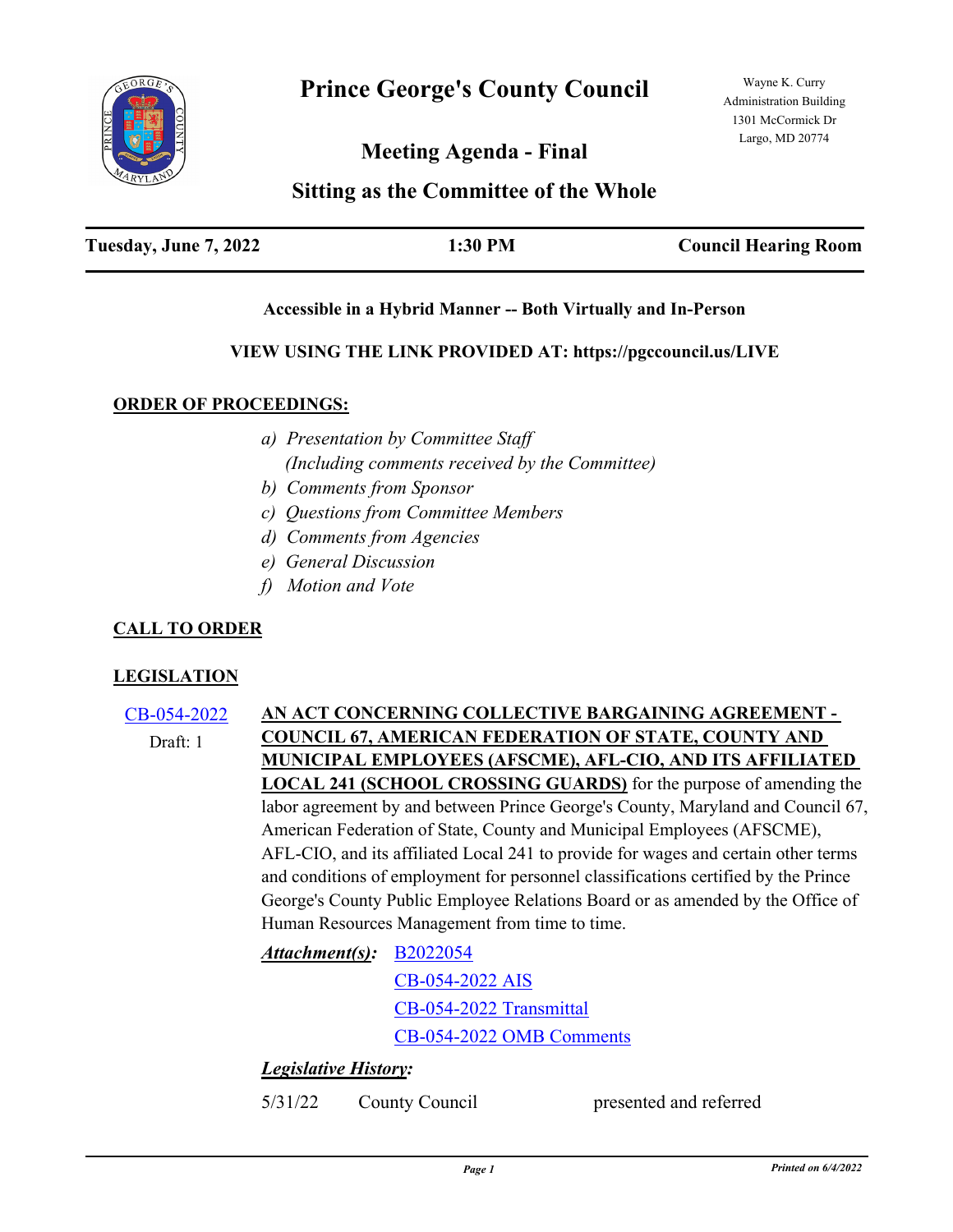#### [CR-067-2022](http://princegeorgescountymd.legistar.com/gateway.aspx?m=l&id=/matter.aspx?key=15010) **A RESOLUTION CONCERNING COMPENSATION AND BENEFITS, COUNCIL 67, AMERICAN FEDERATION OF STATE, COUNTY AND MUNICIPAL EMPLOYEES (AFSCME), AFL-CIO, AND ITS AFFILIATED LOCAL 241 (SCHOOL CROSSING GUARDS) SALARY SCHEDULE X** for the purpose of amending the Salary Plan of the County to reflect the terms of the Draft: 1

labor agreement by and between Prince George's County, Maryland and Council 67, AFSCME Local 241 (School Crossing Guards).

*Attachment(s):* [R2022067](http://princegeorgescountymd.legistar.com/gateway.aspx?M=F&ID=1f49d521-5d18-4f51-9984-18922d3c8ff8.docx) [CR-067-2022 AIS](http://princegeorgescountymd.legistar.com/gateway.aspx?M=F&ID=1a406013-45c3-4808-ad94-2760b59c6c1d.pdf) [CR-067-2022 OMB Comments](http://princegeorgescountymd.legistar.com/gateway.aspx?M=F&ID=7aa4410c-b906-48f2-98c6-82095244008a.docx) [CR-067-2022 Transmittal](http://princegeorgescountymd.legistar.com/gateway.aspx?M=F&ID=b6123322-9cee-4b8f-8257-e049ff8cec7c.pdf)

# *Legislative History:*

5/31/22 County Council introduced and referred

[CR-034-2022](http://princegeorgescountymd.legistar.com/gateway.aspx?m=l&id=/matter.aspx?key=14880) **A RESOLUTION CONCERNING FISCAL YEAR ("FY") 2022 ANNUAL ACTION PLAN FOR HOUSING AND COMMUNITY DEVELOPMENT** for the purpose of amending the Prince George's County Fiscal Year ("FY") 2022 Annual Action Plan for Housing and Community Development by adding the Glenarden Hills Phase 3, 9% project, an eligible activity not originally funded or described in the FY 2022 Annual Action Plan, and the reprogramming and reallocating of one million, five hundred thousand dollars (\$1,500,000) in HOME Investment Partnerships ("HOME") Program funds from the FY 2021 and FY 2022 Annual Action Plans to support the Glenarden Hills Phase 3, 9% project. Draft: 1 *Sponsor(s):* Streeter, Dernoga, Taveras, Glaros, Harrison, Ivey, Turner,

Franklin and Hawkins

[R2022034](http://princegeorgescountymd.legistar.com/gateway.aspx?M=F&ID=3721d08b-74ba-43f9-a8a0-6d9869ad2f46.docx) *Attachment(s):*

> [CR-034-2022 Attachment B](http://princegeorgescountymd.legistar.com/gateway.aspx?M=F&ID=07150b59-93d1-43dc-ad3c-e37f94b3b2d1.pdf) [CR-034-2022 Attachment C](http://princegeorgescountymd.legistar.com/gateway.aspx?M=F&ID=5dc2d635-0513-46cc-ac6b-560ab7b1518f.pdf) [CR-034-2022 AIS](http://princegeorgescountymd.legistar.com/gateway.aspx?M=F&ID=99364b14-f143-4bc1-b029-7cf874b219b3.pdf) [CR-034-2022 Transmittal](http://princegeorgescountymd.legistar.com/gateway.aspx?M=F&ID=e1e77dad-0e43-4096-9d70-79fc7bcc5092.pdf)

## *Legislative History:*

| 4/26/22 | County Council | introduced and referred to the Sitting |  |
|---------|----------------|----------------------------------------|--|
|         |                | as the Committee of the Whole          |  |
| 5/31/22 | County Council | public hearing held                    |  |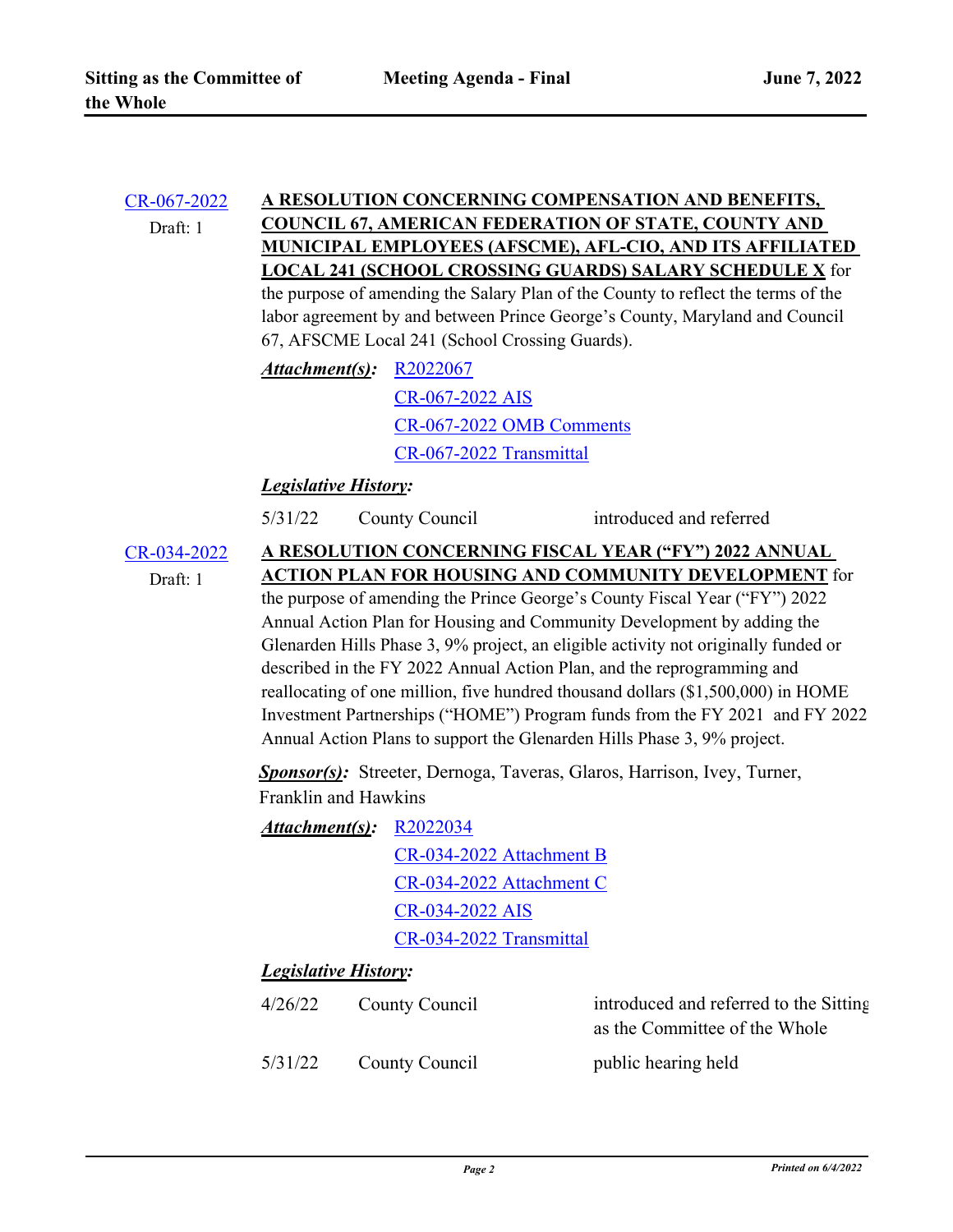| $CR - 036 - 2022$<br>Draft: 1 | A RESOLUTION CONCERNING FISCAL YEAR ("FY") 2022 ANNUAL<br><b>ACTION PLAN FOR HOUSING AND COMMUNITY DEVELOPMENT</b> for<br>the purpose of amending the Prince George's County Fiscal Year ("FY") 2022<br>Annual Action Plan for Housing and Community Development by adding the<br>Birchwood at Upper Marlboro project, an eligible activity not originally funded or<br>described in the FY 2022 Annual Action Plan, and the reprogramming and<br>reallocation of two million dollars (\$2,000,000) in HOME Investment Partnerships<br>("HOME") Program funds from the FY 2017, FY 2018, FY 2019, FY 2020, FY<br>2021 and FY 2022 Annual Action Plans to support the Birchwood at Upper<br>Marlboro project. |                                                                                                                |                                                                         |  |  |
|-------------------------------|--------------------------------------------------------------------------------------------------------------------------------------------------------------------------------------------------------------------------------------------------------------------------------------------------------------------------------------------------------------------------------------------------------------------------------------------------------------------------------------------------------------------------------------------------------------------------------------------------------------------------------------------------------------------------------------------------------------|----------------------------------------------------------------------------------------------------------------|-------------------------------------------------------------------------|--|--|
|                               | <b>Sponsor(s):</b> Hawkins, Streeter, Turner, Franklin, Glaros, Harrison and<br>Taveras                                                                                                                                                                                                                                                                                                                                                                                                                                                                                                                                                                                                                      |                                                                                                                |                                                                         |  |  |
|                               | Attachment(s):                                                                                                                                                                                                                                                                                                                                                                                                                                                                                                                                                                                                                                                                                               | R2022036<br>CR-036-2022 Attachment B<br>CR-036-2022 Attachment C<br>CR-036-2022 AIS<br>CR-036-2022 Transmittal |                                                                         |  |  |
|                               | <b>Legislative History:</b>                                                                                                                                                                                                                                                                                                                                                                                                                                                                                                                                                                                                                                                                                  |                                                                                                                |                                                                         |  |  |
|                               | 4/26/22                                                                                                                                                                                                                                                                                                                                                                                                                                                                                                                                                                                                                                                                                                      | County Council                                                                                                 | introduced and referred to the Sitting<br>as the Committee of the Whole |  |  |
|                               | 5/31/22                                                                                                                                                                                                                                                                                                                                                                                                                                                                                                                                                                                                                                                                                                      | County Council                                                                                                 | public hearing held                                                     |  |  |
| CR-045-2022<br>Draft: 1       | A RESOLUTION CONCERNING PAYMENTS IN LIEU OF TAXES<br>("PILOT") AGREEMENT FOR BIRCHWOOD AT UPPER MARLBORO for<br>the purpose of approving the terms and conditions of a Payments in Lieu of Taxes<br>("PILOT") Agreement between Prince George's County, Maryland (the "County")<br>and Birchwood at Upper Marlboro, LLC (the "Owner").<br><b>Sponsor(s):</b> Hawkins, Streeter, Turner, Franklin, Glaros, Harrison and<br>Taveras<br>Attachment(s):<br>R <sub>2022045</sub>                                                                                                                                                                                                                                  |                                                                                                                |                                                                         |  |  |
|                               |                                                                                                                                                                                                                                                                                                                                                                                                                                                                                                                                                                                                                                                                                                              |                                                                                                                |                                                                         |  |  |
|                               |                                                                                                                                                                                                                                                                                                                                                                                                                                                                                                                                                                                                                                                                                                              | CR-045-2022 Attachment B<br>CR-045-2022 Attachment C                                                           |                                                                         |  |  |
|                               |                                                                                                                                                                                                                                                                                                                                                                                                                                                                                                                                                                                                                                                                                                              |                                                                                                                |                                                                         |  |  |
|                               |                                                                                                                                                                                                                                                                                                                                                                                                                                                                                                                                                                                                                                                                                                              | CR-045-2022 AIS                                                                                                |                                                                         |  |  |
|                               |                                                                                                                                                                                                                                                                                                                                                                                                                                                                                                                                                                                                                                                                                                              | CR-045-2022 Transmittal                                                                                        |                                                                         |  |  |
|                               |                                                                                                                                                                                                                                                                                                                                                                                                                                                                                                                                                                                                                                                                                                              | CR-045-2022 Fiscal Impact Statement                                                                            |                                                                         |  |  |
|                               | <b>Legislative History:</b>                                                                                                                                                                                                                                                                                                                                                                                                                                                                                                                                                                                                                                                                                  |                                                                                                                |                                                                         |  |  |
|                               | 4/26/22                                                                                                                                                                                                                                                                                                                                                                                                                                                                                                                                                                                                                                                                                                      | County Council                                                                                                 | introduced and referred to the Sitting<br>as the Committee of the Whole |  |  |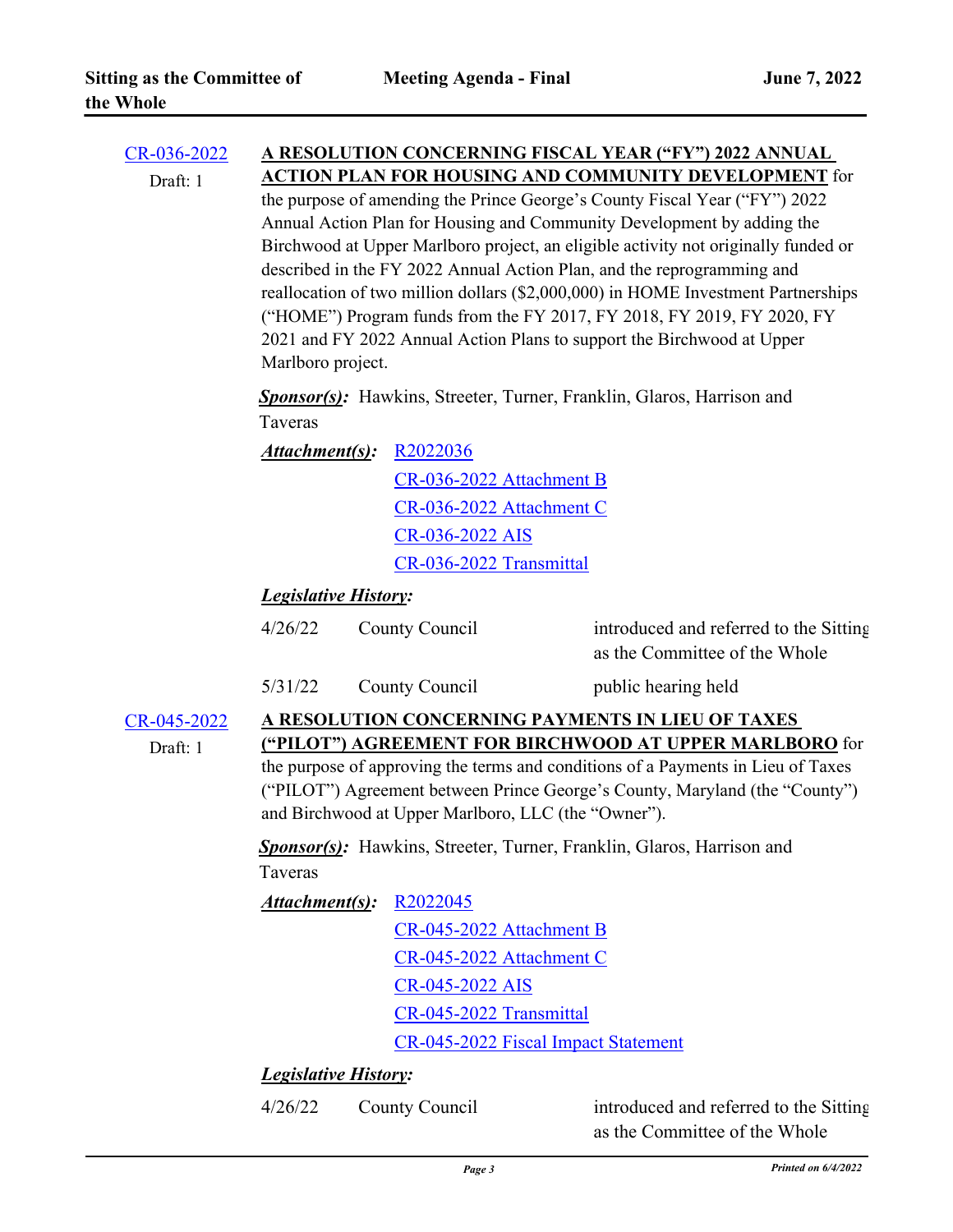# [CR-075-2022](http://princegeorgescountymd.legistar.com/gateway.aspx?m=l&id=/matter.aspx?key=15088) **A RESOLUTION CONCERNING THE ADELPHI ROAD-UMGC-UMD**  Draft: 1

**PURPLE LINE STATION AREA SECTOR PLAN** for the purpose of approving, with certain revisions herein that are based on the joint public hearing record of testimony, as an Act of the County Council of Prince George's County, Maryland, sitting as the District Council for that portion of the Maryland-Washington Regional District in Prince George's County, the Adelphi Road-UMGC-UMD Purple Line Station Area Sector Plan, thereby approving a new vision to guide growth and redevelopment within the portion of Planning Area 66 within the sector plan boundaries, generally comprised of the area south of the of the Adelphi Road-UMGC-UMD Purple Line Station, comprised of properties south of MD 193 (University Boulevard) and Campus Drive, east of the University Hills Duck Pond Park, north of the College Heights Estates subdivision, and west of the Central US 1 Corridor Sector, including portions of the Cities of College Park and Hyattsville, respectively.

# *Attachment(s):* [R2022075](http://princegeorgescountymd.legistar.com/gateway.aspx?M=F&ID=56d0511b-b954-493c-8b90-96e53ac6e6e7.docx)

*"This public meeting is part of an ongoing process to consider and approve the Preliminary Adelphi Road-UMGC-UMD Purple Line Station Area Sector Plan and Proposed Sectional Map Amendment (SMA), with associated land use and development policies. The Council's discussion of proposed action on the Preliminary Adelphi Road-UMGC-UMD Purple Line Station Area Sector Plan and Proposed Sectional Map Amendment (SMA) may include,but is not limited to, whether the Council shall make changes to the recommendations of the Planning Board in adopting the approved master plan."*

Draft: 1

### [CR-076-2022](http://princegeorgescountymd.legistar.com/gateway.aspx?m=l&id=/matter.aspx?key=15089) **A RESOLUTION CONCERNING THE ADELPHI ROAD-UMGC-UMD PURPLE LINE STATION AREA SECTIONAL MAP AMENDMENT** for the

purpose of approving, , with certain revisions herein that are based on the joint public hearing record of testimony, as an Act of the County Council of Prince George's County, Maryland, sitting as the District Council for that portion of the Maryland-Washington Regional District in Prince George's County, the Adelphi Road-UMGC-UMD Purple Line Station Area Sectional Map Amendment ("SMA"), thereby setting forth and adopting detailed zoning proposals for the Adelphi Road-UMGC-UMD Purple Line Station Area, generally comprised of properties south of MD 193 (University Boulevard) and Campus Drive, east of the University Hills Duck Pond Park, north of the College Heights Estates subdivision, and west of the Central US 1 Corridor Sector, including portions of the Cities of College Park and Hyattsville, respectively.

*Attachment(s):* [R2022076](http://princegeorgescountymd.legistar.com/gateway.aspx?M=F&ID=d425afc2-edf1-4d24-b616-80194d689de9.docx)

[CR-076-2022 Attachment A](http://princegeorgescountymd.legistar.com/gateway.aspx?M=F&ID=542857fb-5a4a-424d-bf8a-f152a27cfa03.docx)

*"This public meeting is part of an ongoing process to consider and approve the Preliminary Adelphi Road-UMGC-UMD Purple Line Station Area Sector*